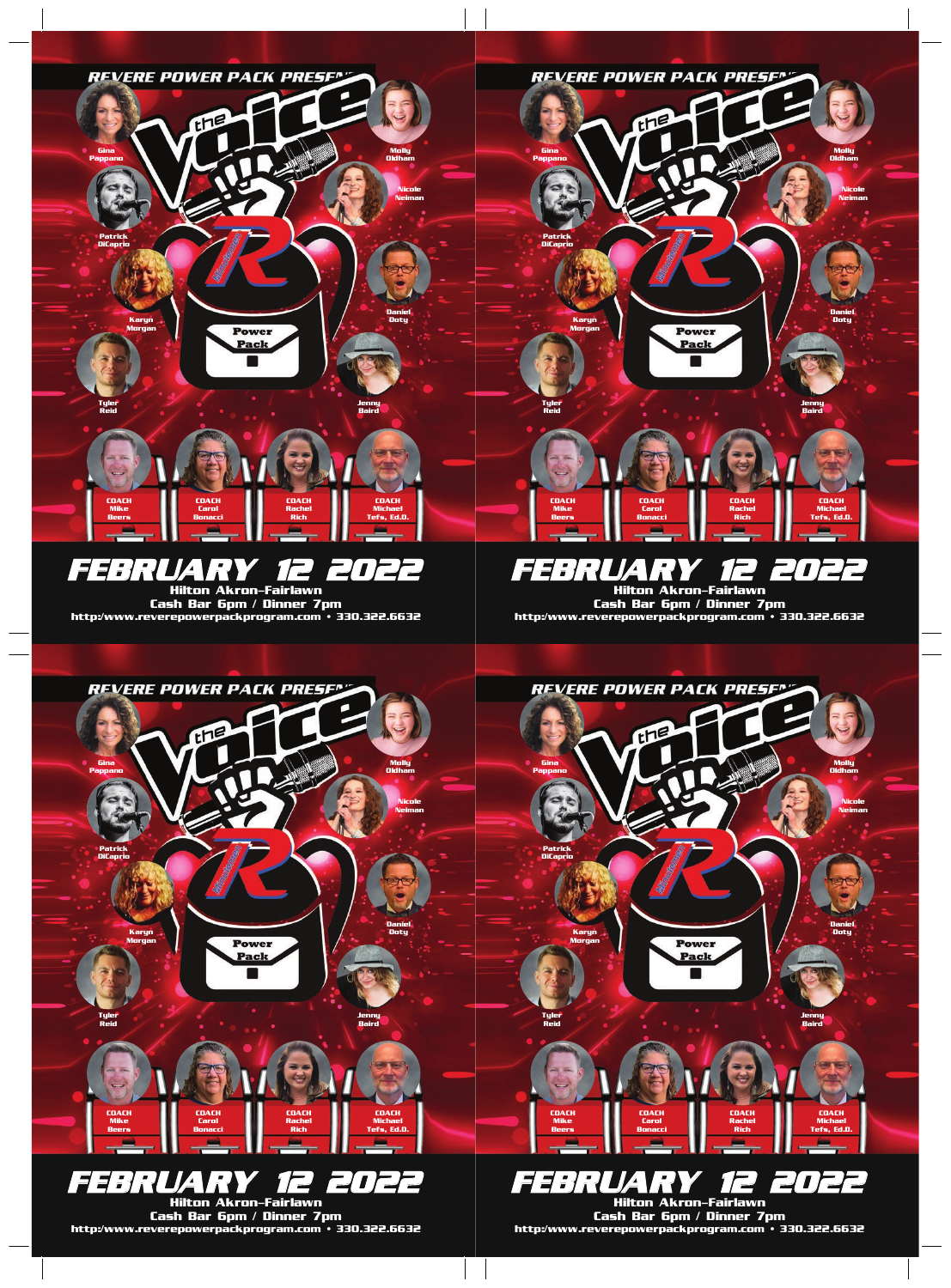

## **Revere Power Pack Program**

A non-profit organization whose goal is to provide children in the Revere Community with adequate food on weekends.

When:

What:

Each weekend when school is in session.

Who:

Parents/guardians of children who are eligible for free or reduced lunch have the option to "Opt In." Others may be enrolled throughout the school year by a school administrator should the need arise.

How:

Three breakfasts, two snacks, and three entree items are packed by members of The National Honor Society each school week based upon a preset menu. Preschoolers receive additional breakfasts and snacks as they have longer weekends. Extra food is provided for long weekends or holiday breaks. The food is discretely distributed to the children. Neither the Revere Power Pack Program nor the members of National Honor Society know the recipients' names.

## Why:

No child should be concerned about having enough food. Events sometimes change circumstances and finances within a household and, as a community, we need to be prepared to assist when needed.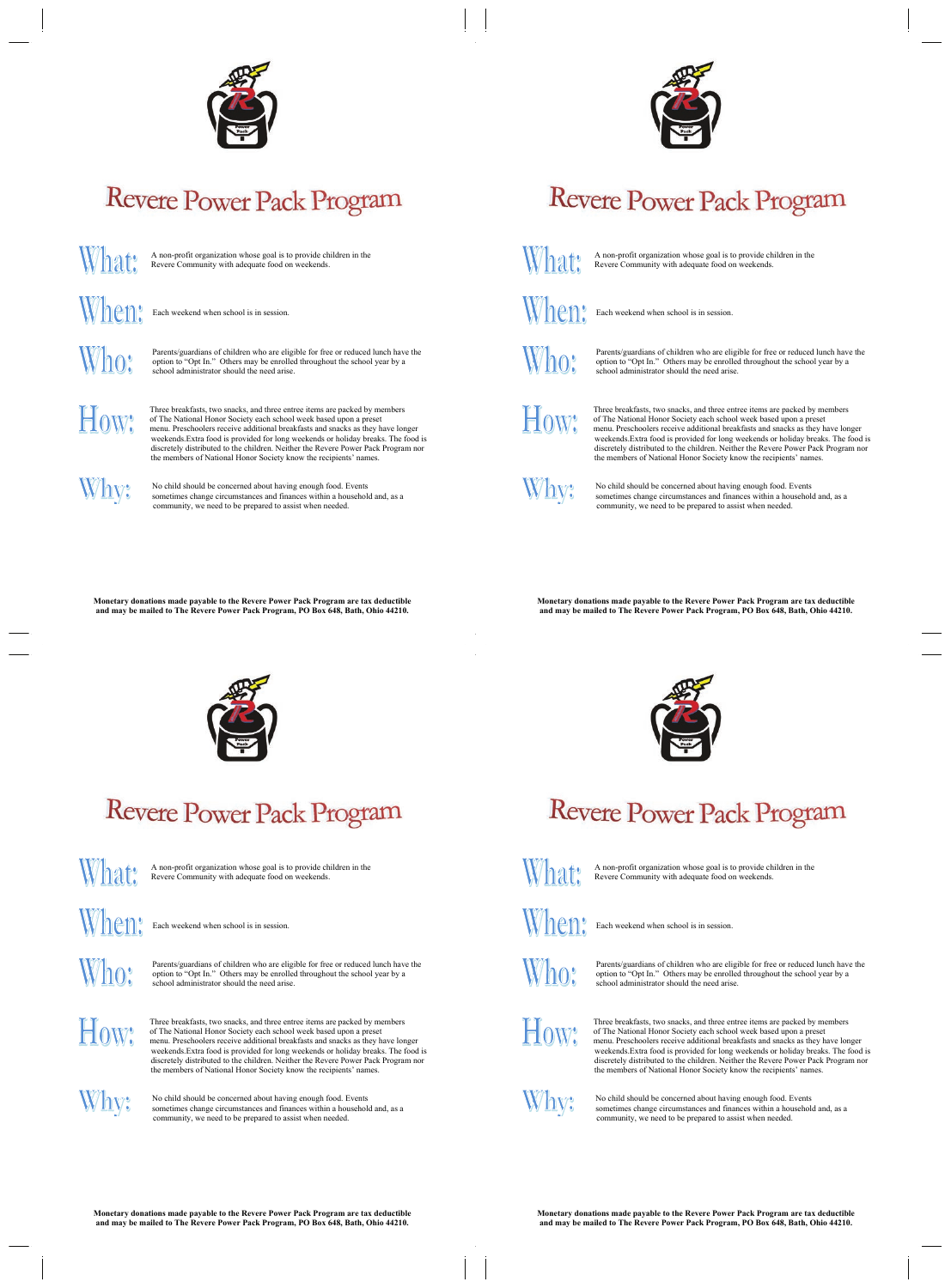

S a t u r d a y, F e b r u a r y 12, 2022 **S a t u r d a y, F e b r u a r y 12 , 2 0 2 2** Hilton, Akron-Fairlawn **Hilton, Akron-Fairlawn** Sit down dinner, singers' performances, auction, **Cash Bar 6:00 pm Sit down dinner, singers' performances, auction,** and open dancing are included. To Benefit the Revere Power Pack Program Cash Bar 6:00 pm

**and open dancing are included.** Reservations may be made on our website: *Reservations may be made on our*  www.reverepowerpackprogram.com *website::* (PayPal is accepted) or by completing the form below and mailing it with payment.

## *(PayPal is accepted) or by completing the*  **THIS EVENT IS FOR AGES 21 AND OLDER.**

| <b>NAME</b> |  |  |  |
|-------------|--|--|--|

*THIS EVENT IS FOR AGES 21 AND OLDER.* PHONE \_\_\_\_\_\_\_\_\_\_\_\_\_\_\_\_\_\_\_\_\_\_\_\_\_\_\_\_\_  $\overline{\phantom{a}}$  , and the contract of the contract of the contract of the contract of the contract of the contract of the contract of the contract of the contract of the contract of the contract of the contract of the contrac EmaiL \_\_\_\_\_\_\_\_\_\_\_\_\_\_\_\_\_\_\_\_\_\_\_\_\_\_\_\_\_\_

No. of reservations @\$95.00 \_\_*\_\_\_\_\_\_\_* Names included in the reservation: \_\_\_\_\_\_\_\_\_\_\_\_\_\_\_\_\_\_\_\_\_\_\_\_\_\_\_\_\_\_\_\_\_\_\_\_\_\_\_\_

\_\_\_\_\_\_\_\_\_\_\_\_\_\_\_\_\_\_\_\_\_\_\_\_\_\_\_\_\_\_\_\_\_\_\_\_\_\_\_\_

No. of tables of eight @ \$720.00 \_\_\_\_\_\_\_\_ Name for Table Signage:

**\_\_\_\_\_\_\_\_\_\_\_\_\_\_\_\_\_\_\_\_\_\_\_\_\_\_\_\_\_\_\_\_\_**  PLEASE MAKE CHECKS PAYABLE TO REVERE POWER PACK PROGRAM AND MAIL TO P.O. BOX 648 BATH, OHIO 44210.

\_\_\_\_\_\_\_\_\_\_\_\_\_\_\_\_\_\_\_\_\_\_\_\_\_\_\_\_\_\_\_\_\_

**No. of tables of eight @ \$720.00 \_\_\_\_\_\_\_\_**